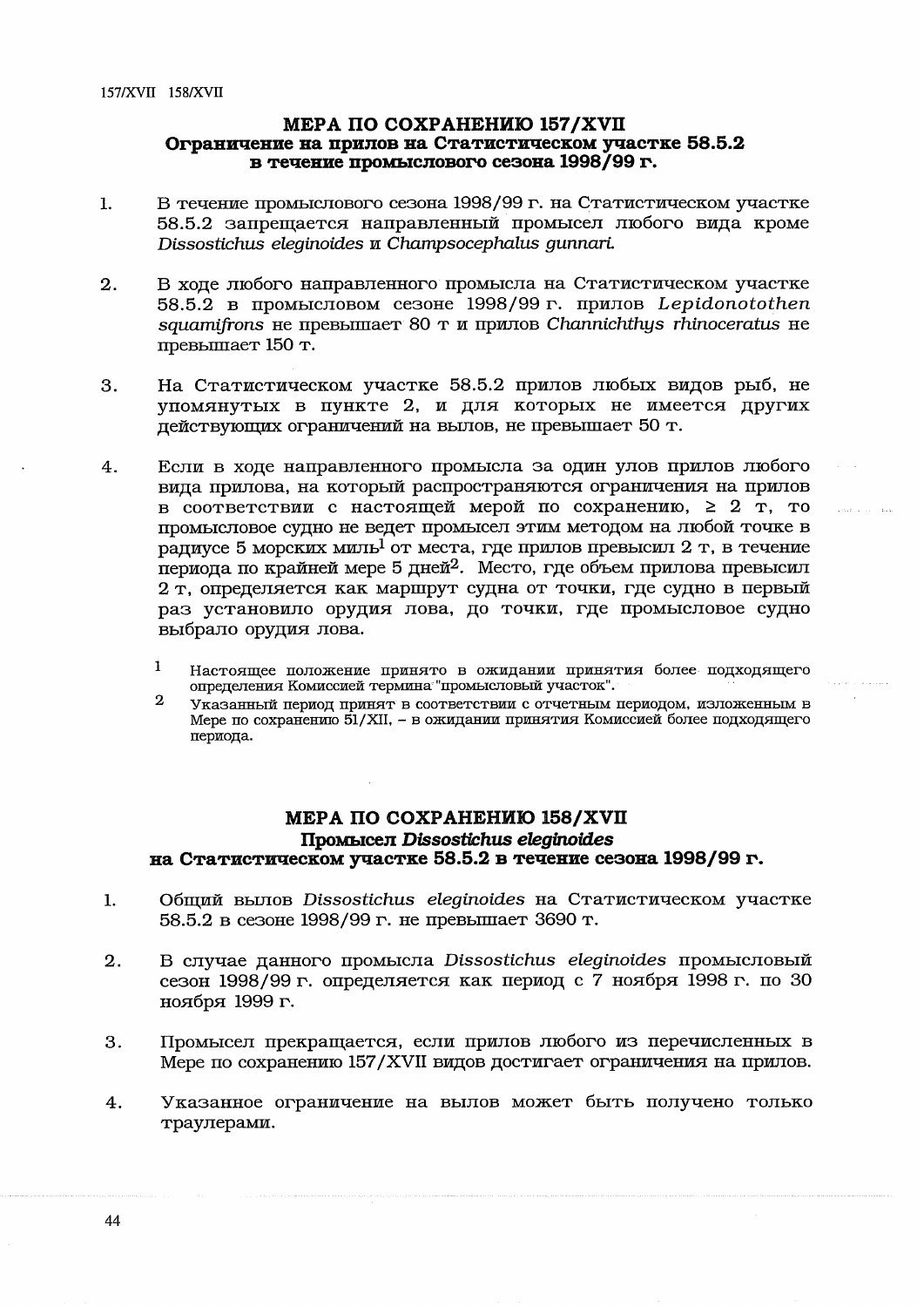المحدث والعاملين

- В ходе всех промысловых операций на борту каждого судна, 5. занятого в промысле Dissostichus eleginoides на Статистическом участке 58.5.2, находится как минимум один научный наблюдатель, и. если возможно, один, назначенный в соответствии с Системой АНТКОМа по международному научному наблюдению.
- Требуется, чтобы на каждом судне, занятом в промысле Dissostichus 6. eleginoides на Статистическом участке 58.5.2, постоянно работала система СМС - в соответствии с Мерой по сохранению  $148/XV$ II.
- Применяется Система представления данных по уловам и усилию по  $7.$ десятидневным периодам:
	- (i) при настоящей системе представления данных календарный меся при положительство и периода, а именно: день 1 день 10, день 11 - день 20, день 21 - последний день месяца. В дальнейшем эти отчетные периоды называются периодами А, В и  $C:$
	- (ii) в конце каждого отчетного периода каждая Договаривающаяся Сторона, принимающая участие в этом промысле, получает от каждого из своих судов информацию по общему вылову и количеству дней и часов промысла в течение данного периода, и путем электронной связи, по телеграфу, телексу или телефаксу пересылает все данные по вылову и количеству дней и часов промысла для всех своих судов, чтобы они были получены Исполнительным секретарем не позже, чем в конце следующего отчетного периода;
	- (iii) отчет представляется каждой Договаривающейся Стороной, принимающей участие в этом промысле, за каждый отчетный период в течение всего времени ведения промысла даже в том случае, если не было получено никаких уловов;
	- (iv) представляются данные по вылову Dissostichus eleginoides и всех видов, входящих в прилов;
	- (v) при представлении отчетов указываются месяц и отчетный период (А, В и С), к которым относятся эти отчеты;
	- (vi) непосредственно по истечении срока представления данных за каждый отчетный период Исполнительный секретарь уведомляет Договаривающиеся Стороны, ведущие промысловую деятельность на этом участке, об общем вылове за этот отчетный период и об общем аккумулированном вылове за данный сезон на данное число: и